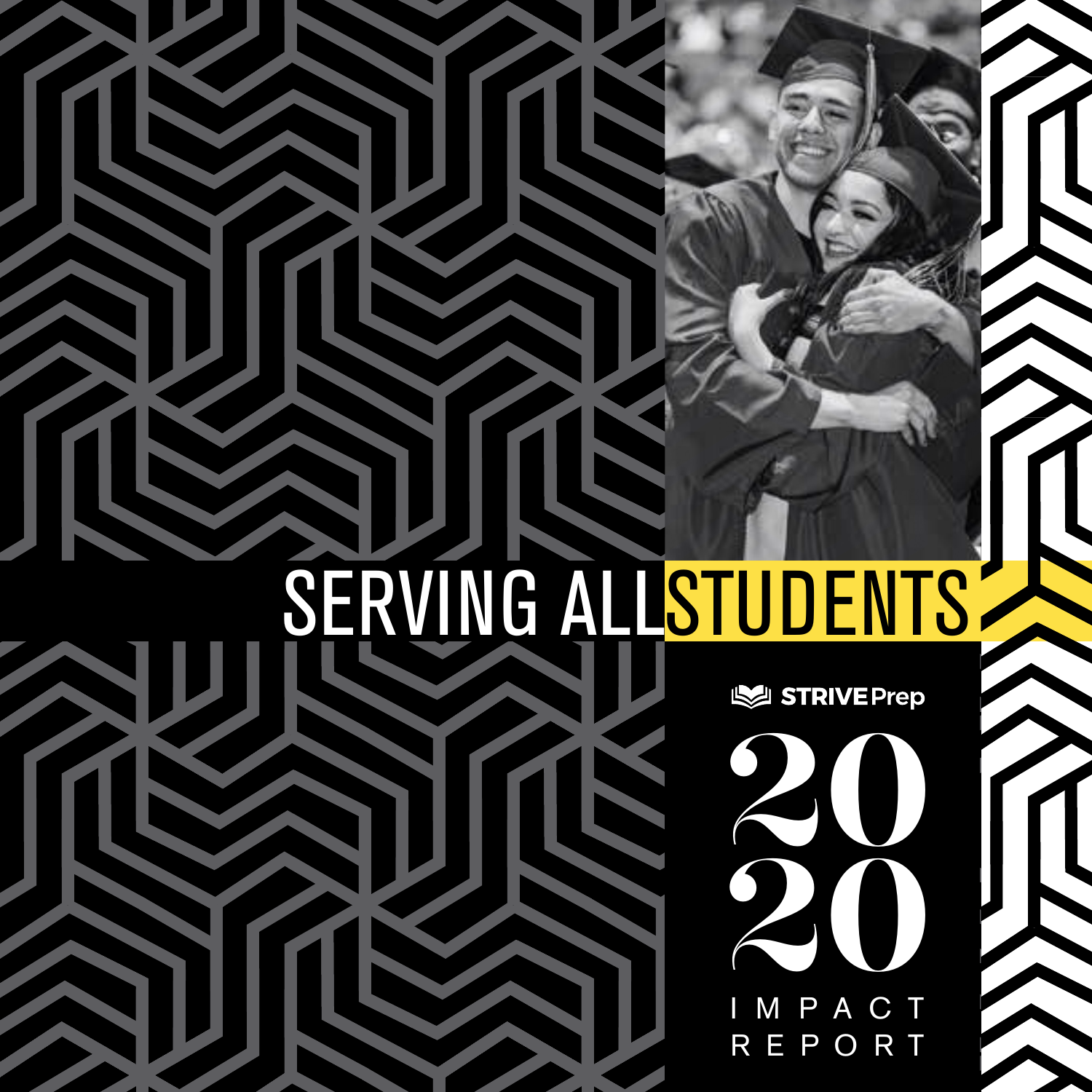" During these challenging times, what has been so inspiring to me is the collaboration that has taken place in order to ensure our students receive everything they need to be successful. This started with campuses working collectively to get devices into students hands. Then seeing the entire network come together to take a plan that would normally take a year to create and make it happen in a few days while getting feedback and thoughts from a variety of stakeholders was incredible.

I feel fortunate to work with a network that instantly came together as a group of 500 employees and said we will do whatever it takes to make this time as normal as possible for our students."

*- Mika Krause, Principal at STRIVE Prep - Sunnyside*



STRIVE Prep thanks the dedicated individuals on our Board of Trustees.

#### Helem Aranguti Southwest Parent Representative

Reed Dixon Rye Ridge Resources, **Secretary** 

Ulysses Estrada Evercore, Fulbright Mexico Binational Business Program

Dietz Fry Endeavour Capital, Treasurer

Leticia Gonzalez Far Northeast Parent Representative

Peter C. Groff MCG2 Consulting, LLC

Chris Henderson DHI Group, Inc.



#### Kristi Pollard Catalyst Public Affairs

**2020** BOARD OF TRUSTEES

Crystal Rountree Teach For America

Kayla Tibbals Nexus Policy Group, Vice Chair

Amber Valdez Valdez Public Affairs, LLC, Chair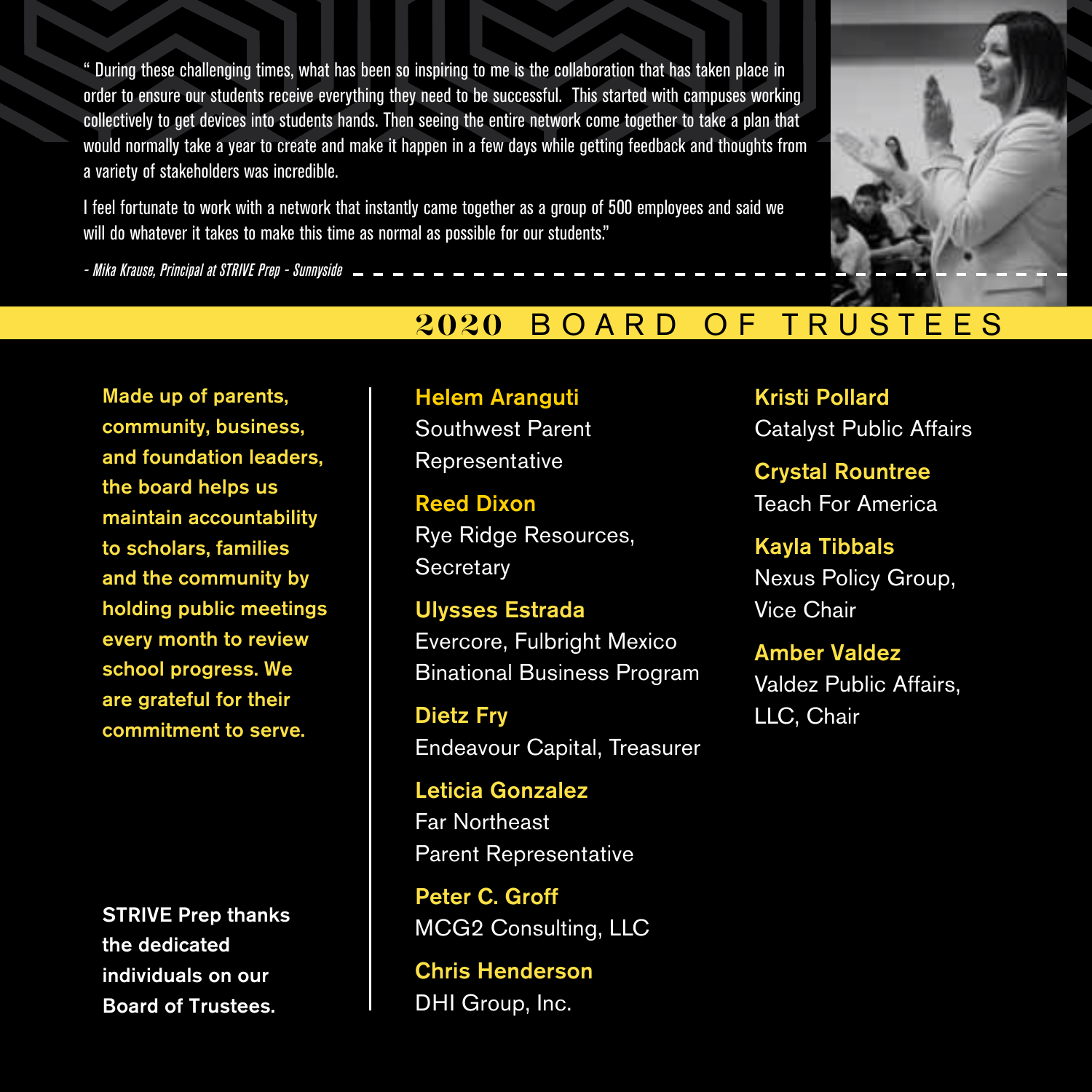## **CORE BELIEFS** 7X1/7X1/7

## **ACHIEVEMENT**

Our students deserve a standards-based education intended to develop leadership, problem solving skills, and creativity. Students are empowered to use their voices and hard work to lead now and in the future.

Our students deserve a just world that they help create. STRIVE Prep's role in creating this world is to run great schools. Our schools are places of dignity for all - students, families, and staff.

## **PERSEVERANCE**

**123**<br> **123**<br> **123**<br> **123**<br> **123**<br> **123**<br> **123**<br> **123**<br> **123**<br> **123**<br> **123**<br> **123**<br> **123**<br> **123**<br> **123**<br> **123**<br> **123**<br> **123**<br> **123**<br> **123**<br> **123**<br> **123**<br> **124**<br> **124**<br> **124**<br> **124**<br> **124**<br> **124**<br> **124**<br> **124**<br> **124**<br> **124** Our students are selfmotivated and they persevere in the face of challenges. They understand that taking risks and making mistakes are essential to learning. A growth mindset is vital to every part of our work.

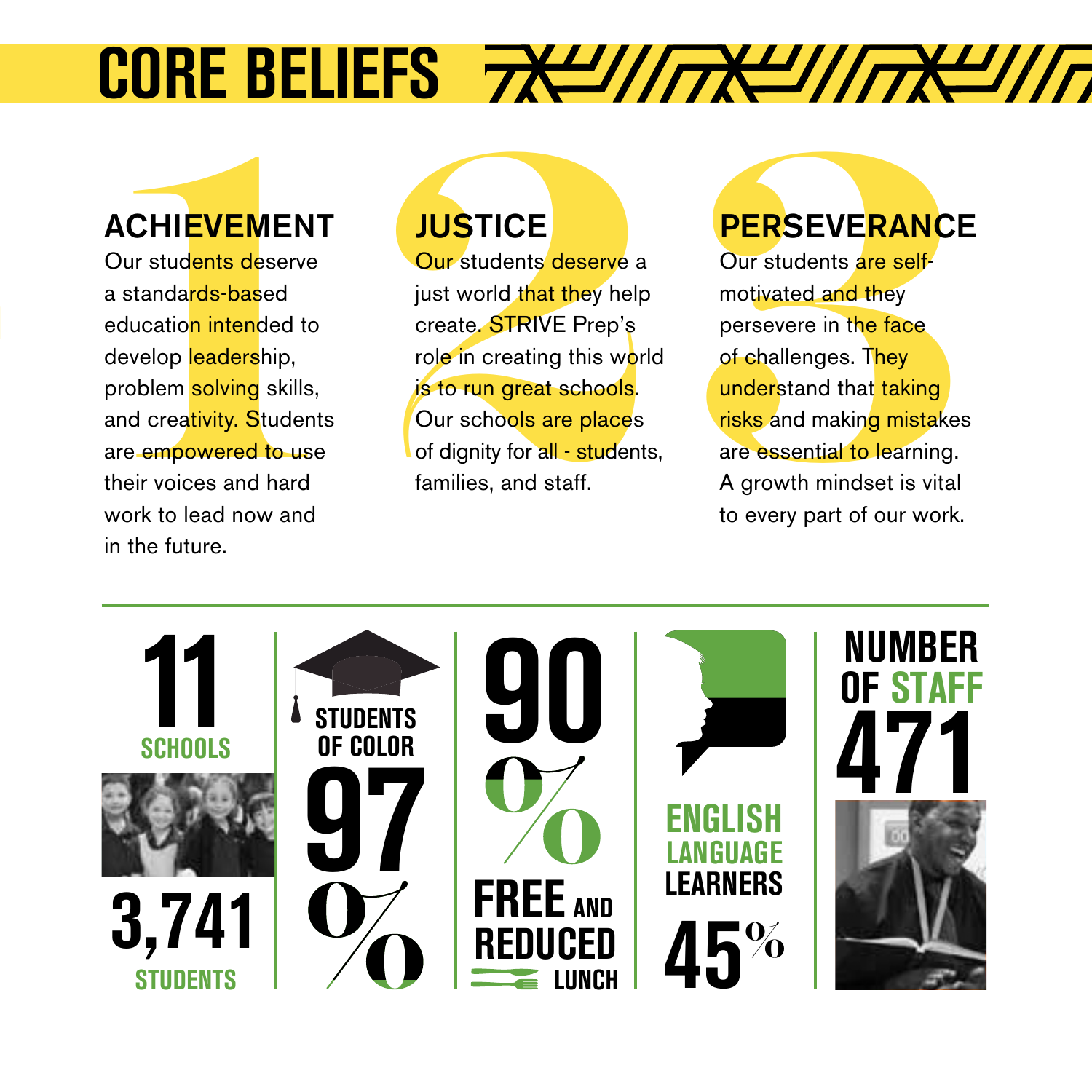## **STRIVE PREP COMMITS TO TEXULE PREPARING EVERY STUDENT FOR EDUCATIONAL SUCCESS FROM KINDERGARTEN THROUGH COLLEGE AND CAREER.**

**85%**<br>STRIVE PREP'S **STRIVE PREP'S ON-TIME GRADUATION RATE DENVER'S IS 70%. COLORADO'S IS 81%.**

**STRIVE PREP SENIORS ACCEPTED TO A 4-YEAR UNIVERSITY.** 



STRIVE Prep gave students, families, and their staff a new understanding for what family is by supporting their needs and embracing who they are as individuals. *-David Martinez, Asst Principal of Culture, STRIVE Prep - Lake*

**72% OF STRIVE PREP GRADUATES MATRICULATE TO** 

**COLLEGE.**

**OF COLORADO GRADUATES 57% MATRICULATE TO COLLEGE.**

"The mission of schools is to educate students. While COVID-19 has changed many things, it has not changed this mission. It has, however, expanded it. Instead of simply teaching students english, math, science and social studies, STRIVE Prep has decided to teach their students, and one another, what it means to connect during crisis, to hope during hardship, and that an educational community exists beyond the walls of a school building and is instead found in everyday actions of care and connection." *Elle Sypek, social worker at STRIVE Prep - Montbello*

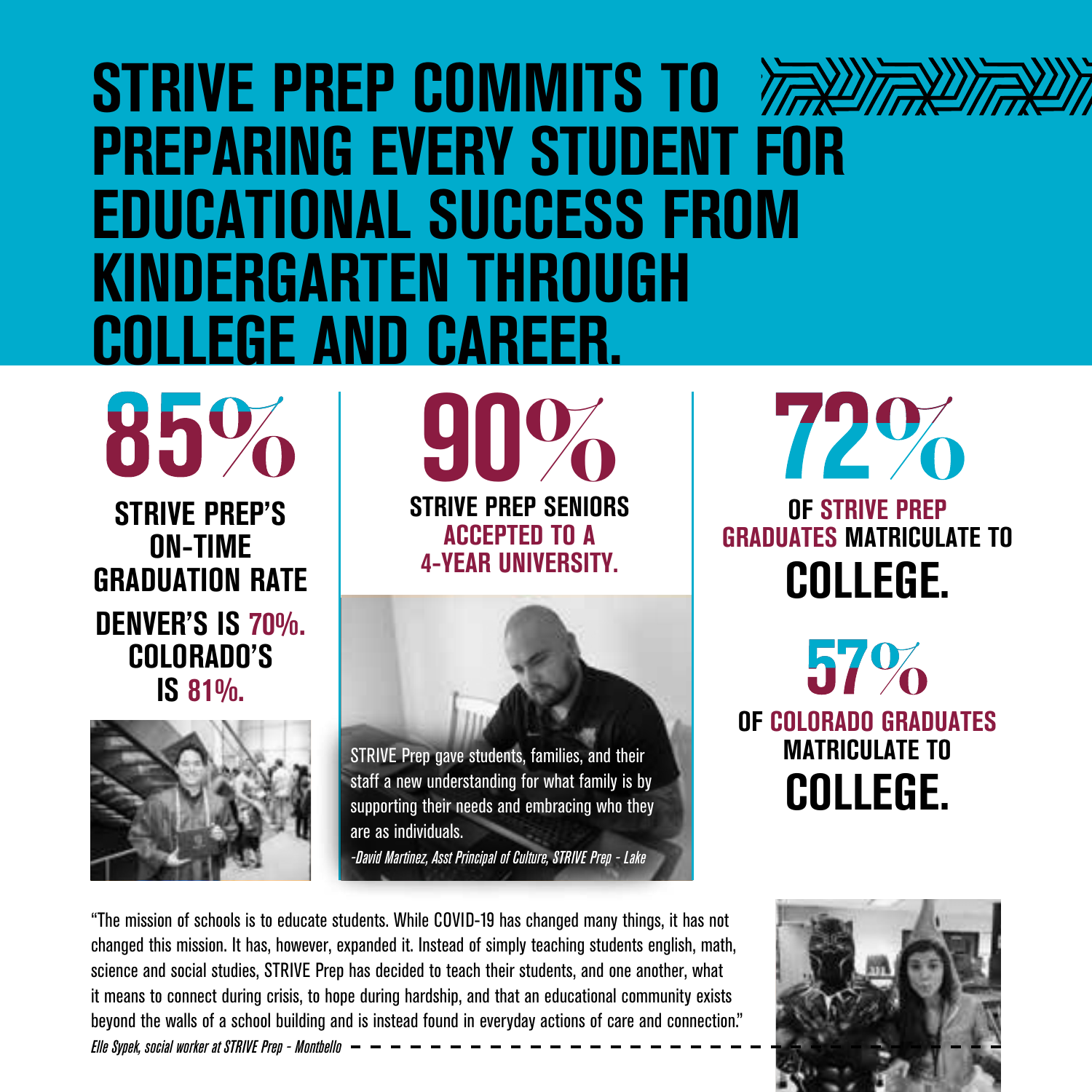### **STRIVE PREP PROVIDES THE HIGHEST-QUALITY PUBLIC SCHOOLS FOR DENVER'S HIGHEST-NEEDS STUDENTS AND HELPS TO CLOSE THE OPPORTUNITY GAP.**



STRIVE Prep exists to serve each student in our community regardless of their learning ability; and we invest annually in this effort far above publicly allocated funding.

#### **SOME OF THE WAYS WE'RE CLOSING THE OPPORTUNITY GAP AND SERVING OUR HIGHEST NEED:**

- We work to meet the needs of every student through a variety of mechanisms, including Multi-Tiered Systems of Supports (MTSS), Gifted and Talented Support, English Language Learner Supports, Social-Emotional Learning Supports and Special Education.
- Every school has individualized staff support and mental health support based on student need.
- 1:12 ratio of staff: students with mild/moderate disabilities compared to district average of 1:20.
- Innovative co-teaching model increases collaboration between general educators and special educators and increases performance for students with disabilities.
- **Eight out of 11 of our schools have center-based programs,** serving students with severe disabilities.
- Every school runs a Family Council where families can connect with our community and learn new skills to support their students' postsecondary goals and socialemotional needs.
- Every year our Undocumented Student Task Force awards two graduating seniors from each of our high schools who are not eligible for federal scholarships, scholarships mostly funded by STRIVE Prep teachers.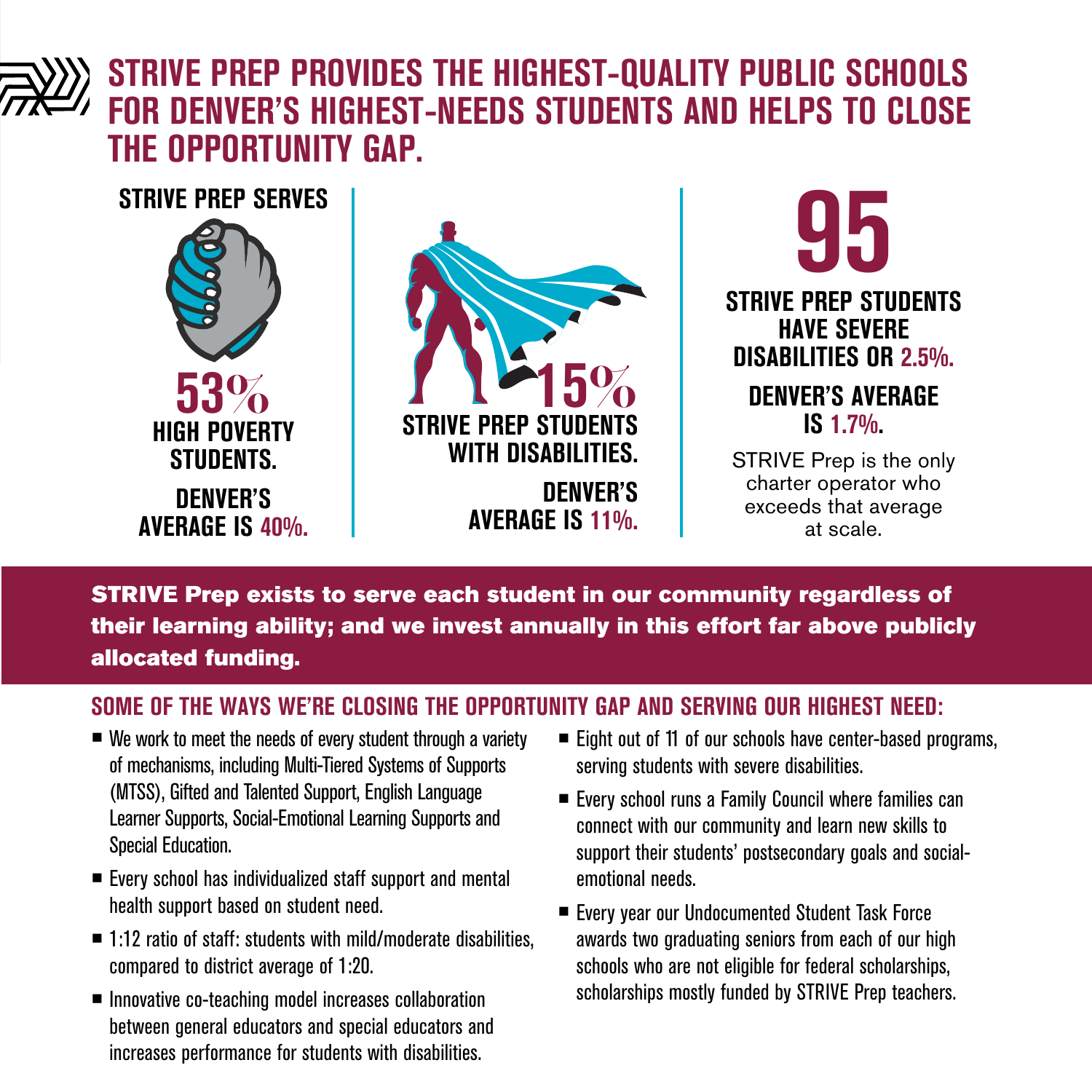#### THE 2019-20 SCHOOL YEAR ENDED WITH THE DISRUPTIVE AND SERIOUS COVID-19 PANDEMIC. STRIVE Prep schools abruptly switched to

remote learning in March and many of our students, families and staff struggled with everyday life. The defining moment of this year was how we all came together hand-in-hand to lift one another up. Through the generous donations of the following supporters, and the time and dedication of over 100 staff members, we were able to accomplish the following:

## **120+**

**FAMILIES RECEIVED GRANTS FROM THE STRIVE PREP CRISIS RELIEF FUND, FORMED BY TEACHERS TO SUPPORT THOSE MOST IN NEED IN OUR COMMUNITY.**

## **\$100,000+ GIVEN IN GRANTS FOR**

**MOSTLY BILL/RENT ASSISTANCE, FOOD, MEDICAL CARE, AND HOUSEHOLD ITEMS**

### **STAFF FROM ACROSS THE NETWORK VOLUNTEERED MORE THAN 1,000 HOURS OVER SIX WEEKS TO PICK UP AND DELIVER FOOD TO FAMILIES ACROSS DENVER. 100**

#### Many thanks to our generous donors who were able to make this possible.

Anonymous Anhalt, Katherine Autumn, Yaneis Bacot, Peter Barr, Matt Bayless, P. Bayless, P. Bergeron, Patricia Blackstone, Amy Blackstone Fike, Kate Bliss, Sarah Boccard, Logan J. Bossert, Elizabeth Brainard, Dick and Susan The Bye Family Campbell, Kathleen Caro, Jose Carson Foundation Castellanos Olivares, Eduardo Christon, Tom and Chris Ciesla, Alyssa The Coats Family

Colorado Financial Service Corporation Connolly, Michael Coyne, Jacqueline Coyne, Jackie Dance, Catherine Denver Kids, Inc. The Devon Family Dorsey, Will and Alison During, Linda Ellis, Nate Erickson, Brittany and John Stummer family The Fields Family Fisher, Catherine Foley, Jonathan Forman, Samantha French, Andy and Joy Fricke, WIlliam and Misty Fricke, Joe and Candice Garcia, M The Garcia Family

Garduno, Juan Genier, Teena Ghosh, Josh Gibbons, Chris and Audra Levine, Louis Gibbons, Kathy and Dave Loera, Jose Glickman, Alyssa Gorchels, Lisa and Jerry Gothelf, Ross Gow, Bill Groff, Peter Gunn, Allyson Hain, Raymond W. Heaton, Maile and Jesse Huber, Cathy The Huber Family Iverson, Nicolas Jackson, Amanda Kashima-Ellingson, Yuri Keller, Witt Kelley, Jim and Amie Klaess, Victoria Brooke The Koryto Family Krause, Mike and Beth

Kucic, Amelia Larson, Ryan LePage, Mike and Meg Long, Jason Lundvall, Christine R. Lynch-Rocha, Eloisa Lynn, Jacqueline A. Lynne, Erin Mannerings, Alexandra Martinez, Valeria Mason, Alexa M. Massey, Aaron Mckee Family Mckenzie, Zennero The McPhaul Family Metzger, Matt and Allison Morello, Dani Morris Ovuworie, Susan A. Moyer, Michael and Mary Reagan, Chris The Mullen Family

Munoz, Ashley Nanfeldt, Meghan Neely, Matt Newcomb, Deborah The Noels Nollsch, Carol Norris, Kirk and Christine O'Shaughnessy, Daniel Otey, Sydney Patel, Kevin Patrick, T A Patrick, Taggarty Patton, Samson W. Penk, Jenny Perkins, Missy Peterson, Andy & Suzanne Polvere, Stephanie Posada, Stephanie Prentice, Selden Price-Broncucia, Zena

Richardson, Emily and Kit Smith Rifkind, N. Robel, Amy Rowe, Lucia Rowe, Jim Sangimino, John Savage, Jessica Savage, Holly and Dan Saven, Jess The Scarborough Family Seman, Jordan A. Shimozaki, Kenton Smith, Mark Stahl Family Stummer, Kelsey Sypek, Elle Sypek, Rich and Cathy Sypek, John Sypek, Steve Sypek, John and Rhonda Zickerman, Donna Takenaga Luna, Yuri Andrea

Teel, Ellen Tibbals, Kayla Tissa, Kathryn Tozier, Mallory Tristyn, Patrick and Toby Turner, Genevieve Turner, Melissa and Jim Viater, Lynn Virnstein, Julia Weber, Tracy White, James Willetto, Trey Williamson, Rick and Cathie Wilson, Jenny E. Wilson, Samara and Drew Wilson, Ann Witherspoon, James R. Wych, Sadie Wych, Kay and Brad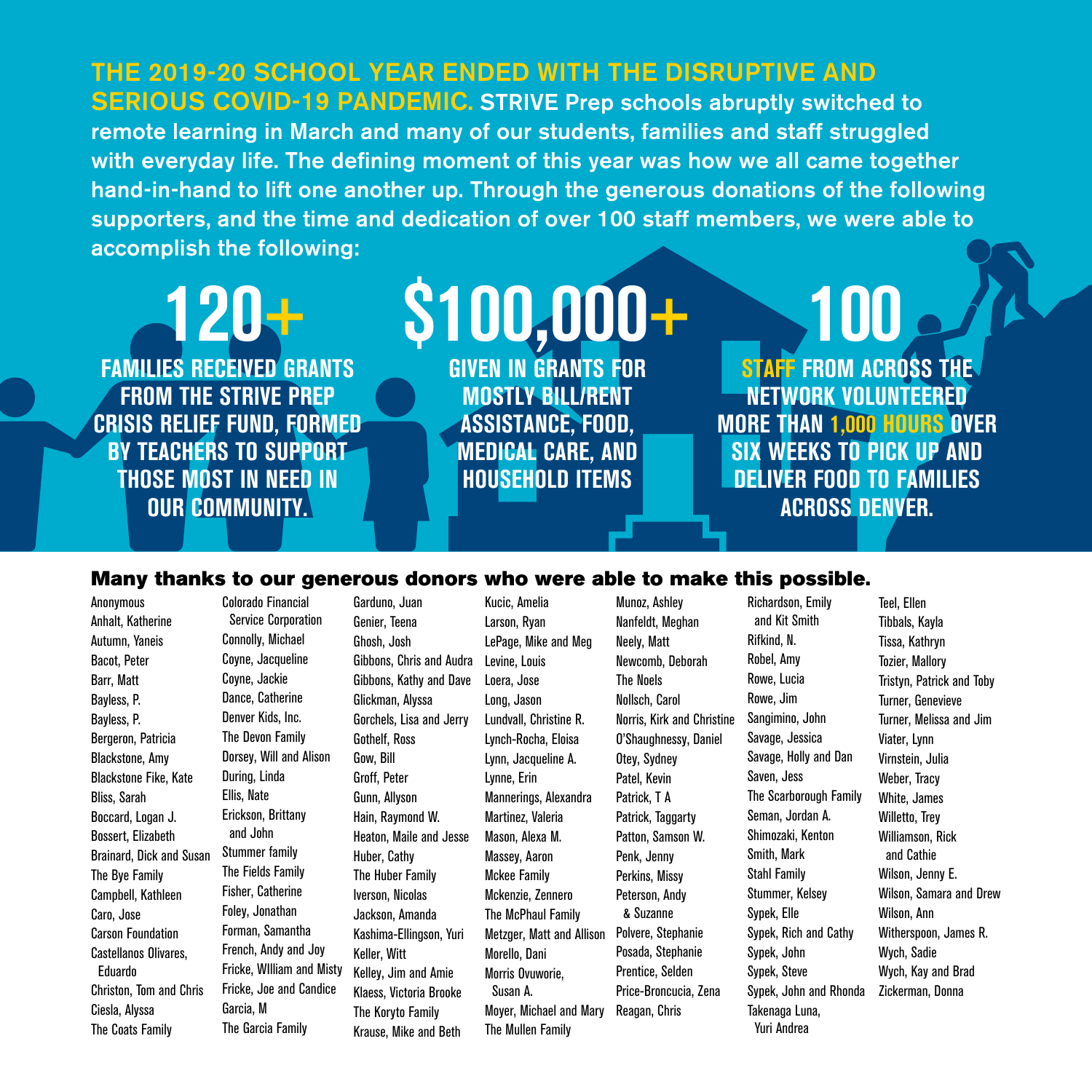# **ANTI-RACIST STATEMENT**

**(Included with Core Beliefs for both new hires and existing staff)**

Achievement, Justice, and Perseverance are the core beliefs at STRIVE Prep. In summer of 2019, we launched a collective design process to identify the behaviors and commitments associated with these beliefs. Specific to justice, we commit to:

- Intentionally disrupt inequity, bias, and systems of oppression.
- Creating an environment of safe body, mind, and heart.
- Building a community where each person can bring their full, authentic self.

A core component of justice requires adopting an anti-racist framework.

As members of the STRIVE Prep community, we understand that racism and other forms of discrimination and oppression cannot and will not be tolerated. It is our responsibility to educate and build our community to disrupt systems of oppression and hold each other accountable in doing so.

We believe that all people of our community deserve to learn and work in an environment of safe body, mind, and heart and to be part of a community where they can bring their full authentic selves. We recognize that regardless of good intentions, we perpetuate racism, classism and other forms of oppression unless we intentionally act to disrupt these systems within our schools and community.

STRIVE Prep, both the central office and network of schools, choose to adopt an anti-racist framework by:

- Acknowledging that racism, oppression, and privilege perpetuate forms of inequity that communities of color suffer through every day.
- Challenging all aspects of individual, cultural, academic, political, and institutional white supremacy through our commitment to disrupt systems of oppression in our society.
- Responding in a clear and coordinated manner to hate speech, employment discrimination, and any racially derogatory comments in such a manner as to communicate they will not be tolerated.
- Publicly supporting work, both internally and externally, against racism and on behalf of youth and communities of color.
- **Educating ourselves, our colleagues, and our** communities about oppression and privilege in a systematic way through staff development, school curriculum, and ongoing conversations.
- Actively valuing and seeking multiple and diverse perspectives in our discussions and decision-making.